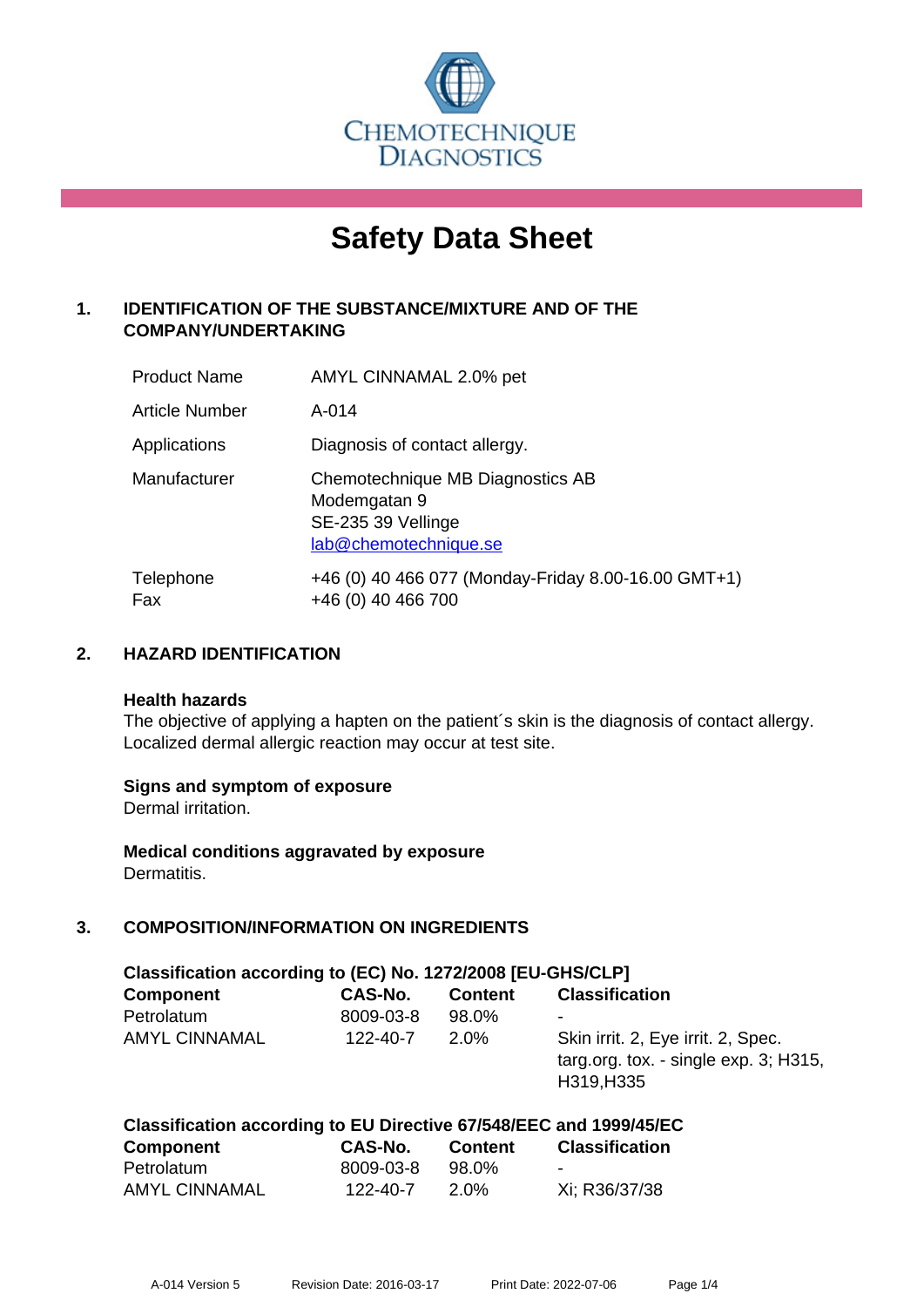#### **4. FIRST AID MEASURES**

#### **Emergency and first aid procedures**

Obtain medical attention.

# **5. FIRE-FIGHTING MEASURES\***

#### **Suitable extinguish media**

CO2, powder or water spray. Fight larger fires with water spray or alcohol resistant foam.

# **For safety reasons unsuitable extinguishing agents**

Water with full jet.

#### **Special protective equipment for fire-fighters**

Wear self-contained respiratory protective device. Wear fully protective suit.

\*Data is shown for petrolatum only

# **6. ACCIDENTAL RELEASES MEASURES**

**Steps to be taken if material is released or spilled** Contain and place in a closed container.

# **7. HANDLING AND STORAGE**

**Precautions to be taken in handling and storage** Store dark at 5-8°C. Avoid extended exposure to light. FOR EXTERNAL USE ONLY.

# **8. EXPOSURE CONTROLS/PERSONAL PROTECTION**

**Respiratory protection** Not required.

**Ventilation** Local exhaust.

**Protective gloves** Disposal gloves.

#### **Eye protection** Not required with normal use.

#### **Work/Hygienic practices**

Wash hands after each use.

#### **9. PHYSICAL AND CHEMICAL PROPERTIES**

Odour **Odourless** 

Appearance Ivory White Semi-solid

Melting point\* 50-55° C Flash point\* >100°C

Boiling point\* No data available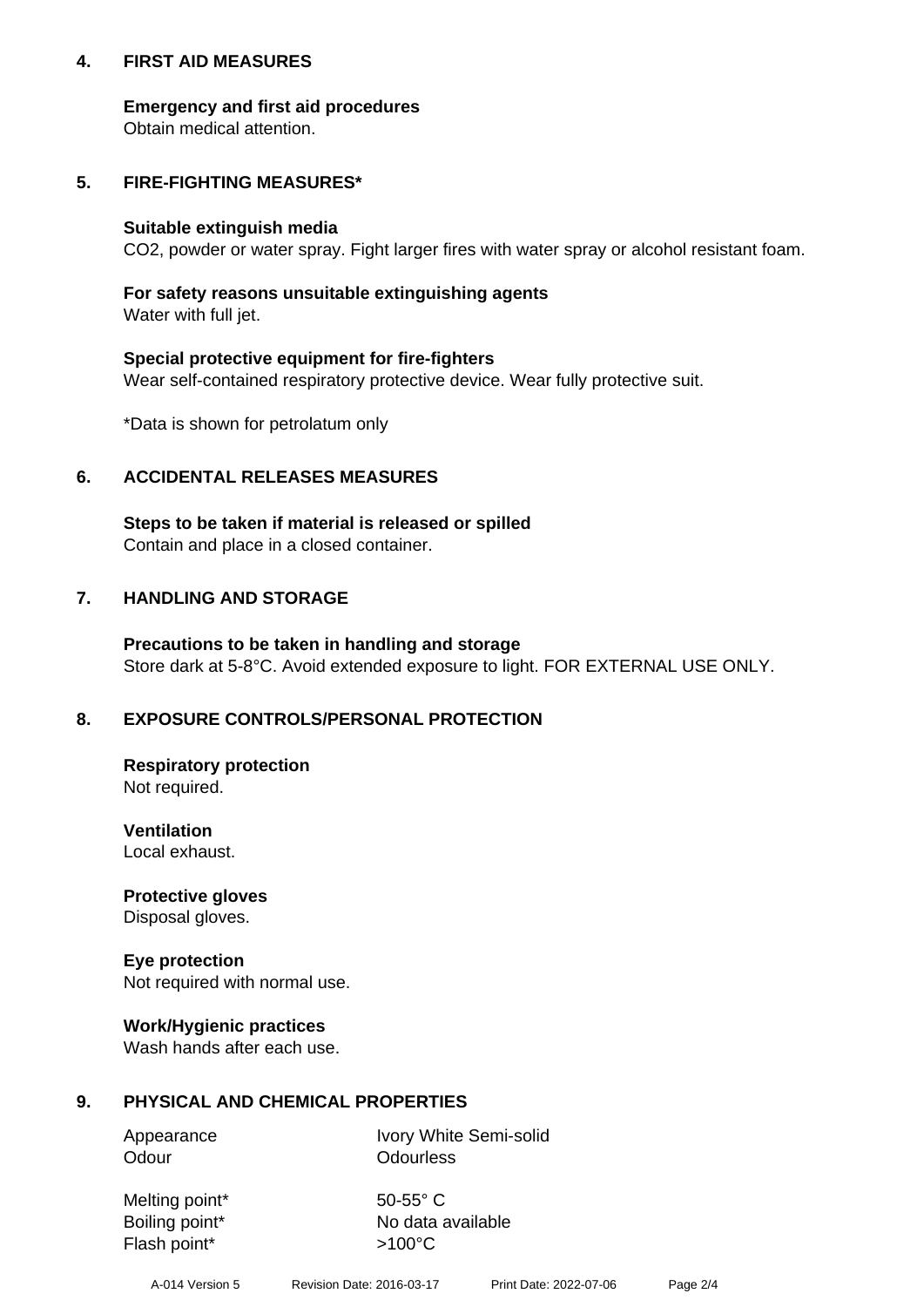Density\* No data available. Solubility in/Miscibility with Water\*

Self ignition\* Product does not self ignite. Danger of explosion\* Product does not present an explosion hazard. Insoluble

\*Data is shown for petrolatum only

# **10. STABILITY AND REACTIVITY**

#### **Incompability**

May react with strong oxidizing agents.

#### **Stability**

Stable at recommended storage conditions.

#### **Hazardous byproducts**

Combustion may generate CO, CO2 and other oxides.

**Hazardous polymerization**

Will not occur.

# **11. TOXICOLOGICAL INFORMATION**

No data available.

# **12. ECOLOGICAL INFORMATION**

No data available.

#### **13. DISPOSAL CONSIDERATIONS**

#### **Waste disposal method**

Comply with federal, state/provincial and local regulation.

#### **14. TRANSPORT INFORMATION**

Not dangerous goods.

#### **15. REGULATORY INFORMATION**

The classification is according to the latest editions of the EU lists, and extended by company and literature data.

#### **16. OTHER INFORMATION**

#### **Text of H-statements and R-phrases mentioned in Section 3**

| Skin irrit. 2<br>Eye irrit. 2<br>Spec. targ. org. tox. - single exp. 3 |                           | Skin irritation (Category 2)<br>Eye irritation (Category 2)<br>Specific target organ toxicity - single<br>exposure (Category 3) |          |
|------------------------------------------------------------------------|---------------------------|---------------------------------------------------------------------------------------------------------------------------------|----------|
| A-014 Version 5                                                        | Revision Date: 2016-03-17 | Print Date: 2022-07-06                                                                                                          | Page 3/4 |